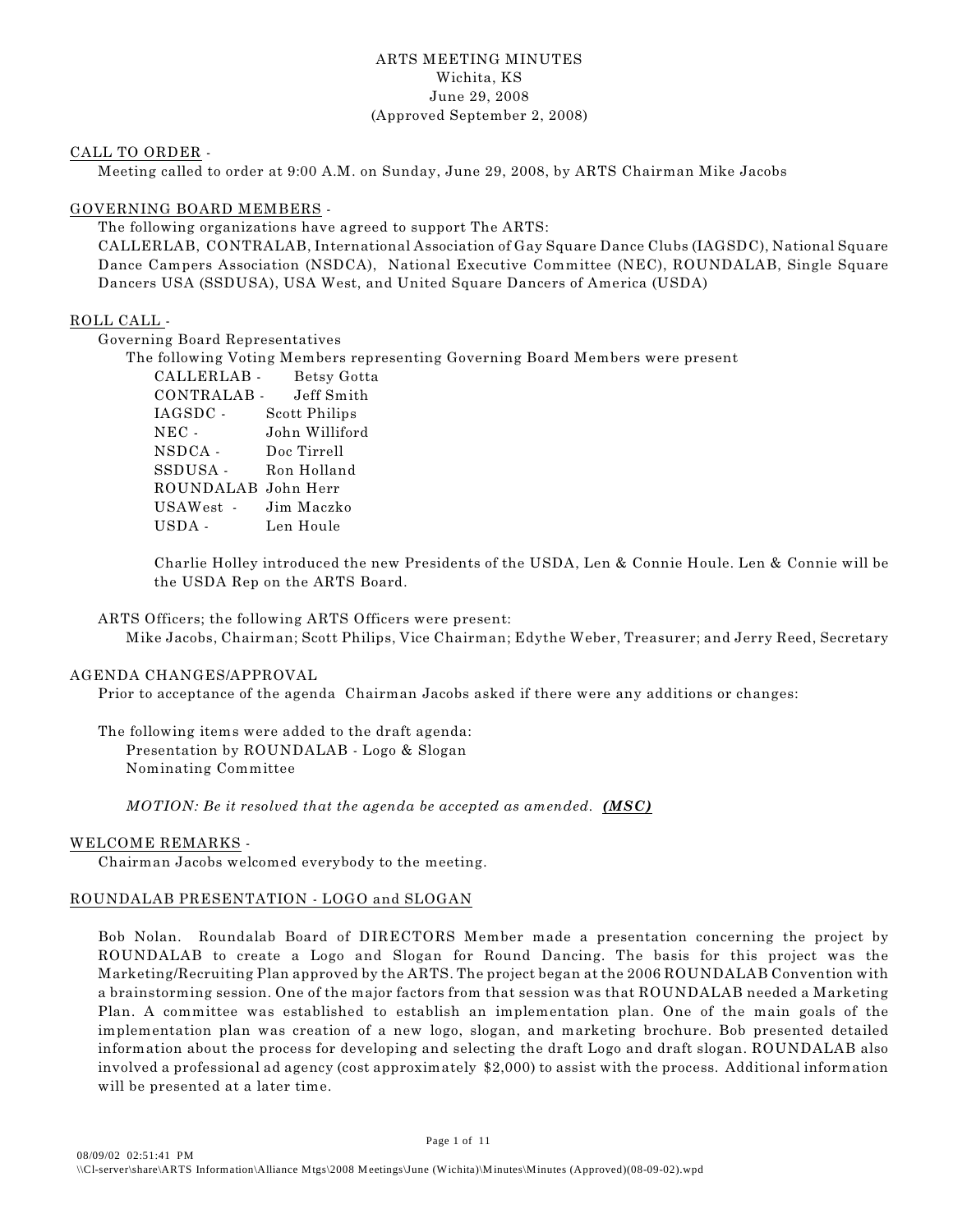### MISCELLANEOUS REPORTS - The following reports were presented:

### Treasures Reports:

The following donations were received at various times during this meeting: Len & Connie Houle, Presidents of the USDA, presented a donation of \$500.00 from the USDA John Williford, NEC Representative, presented a donation of \$250.00 from the NEC Robin Alpenglow presented a donation of \$1,000.00 for the web site/video project proposed by Roy Gotta

### Finance Report - (Attached)

Current Finance Report was reported by Edythe Weber, Treasurer. The Balance on hand as of January 31, 2008, 2008 was \$26,490.45. Current balance as of May 31, 2008 is \$36,196.49.

### Other Finance Matters -

### Certificates of Deposit (CD)

This item concerns the investment of ARTS cash assets. The Treasures Report shows there is a total of \$10,073.84 currently invested in two nine-month CDs. Funds in these CDs may be withdrawn without a penalty. The Treasurer made a recommendation that we increase the amount of cash we have invested in CDs. Discussion of this item resulted in the following MOTION:

*MOTION: Be it resolved that an additional \$15,000 be invested in CDs similar to the current CDs . (MSC)*

### ARTS Budget - (FYI)

This item was tabled during the July 2007 meeting and remains on the table.

### ARTS Pins - (FYI)

This item concerns the sale status of the ARTS pins. The pins are being sold for \$5.00 each. The Treasurer provided a brief report that Jim & Patty have 28 pins. There are no plans to order more pins.

### Magnetic Signs - (FYI)

This item concerns the sale status of the magnetic signs. The signs are being sold for \$2.50 each. The Treasurer provided a brief report that there are 143 signs available. If there are signs which have become damaged, please notify Edythe. There are no plans to order more signs.

### T-Shirts and Caps - (FYI)

This item concerns the sale of T-Shirts & Caps. The Treasurer provided a brief report that there are five shirts available. There are no plans to order more shirts or caps.

### Dance America (Donations) -

This item concerns donations from Dance America Dances. The Treasurer reported the dances resulted in total donations of \$9,576.32 which are included in the Treasurers Report above. Review of this item included questions about future dances. It was agreed that the original idea was for a single event. Discussion of this item resulted in agreement that other benefit dances by any organization, dancer, or dance leaders would be welcomed. There was no discussion concerning involvement by The ARTS in the dances.

### Reports from past meetings -

Copies of the minutes of the past meetings are available on the ARTS web site:

October 2002 (Cocoa Beach, FL); January 2003 (Washington, D.C.); Summer (June) 2003 ARTS Alliance Meeting (Oklahoma City, OK); Fall (October)2003 ARTS Planning Meeting (Orlando, FL); Spring (March) 2004 ARTS Meeting (Portland, OR); Summer (June) 2004 ARTS Meeting (Denver, CO); Fall (October)2004 ARTS Meeting (Orlando, FL); Spring (February) 2005 ARTS Meeting (San Antonio, TX); Summer (June) 2005 ARTS Meeting (Portland, OR); Fall (October) 2005 ARTS Meeting (Orlando, FL); April 2006 (Charlotte, NC); June 2006 (San Antonio, TX), October 2006 (Orlando, FL); March 2007 (Alexandria, VA); July 2007 (Charlotte, NC), October 2007 (Orlando, FL), February 2008, Long Beach, CA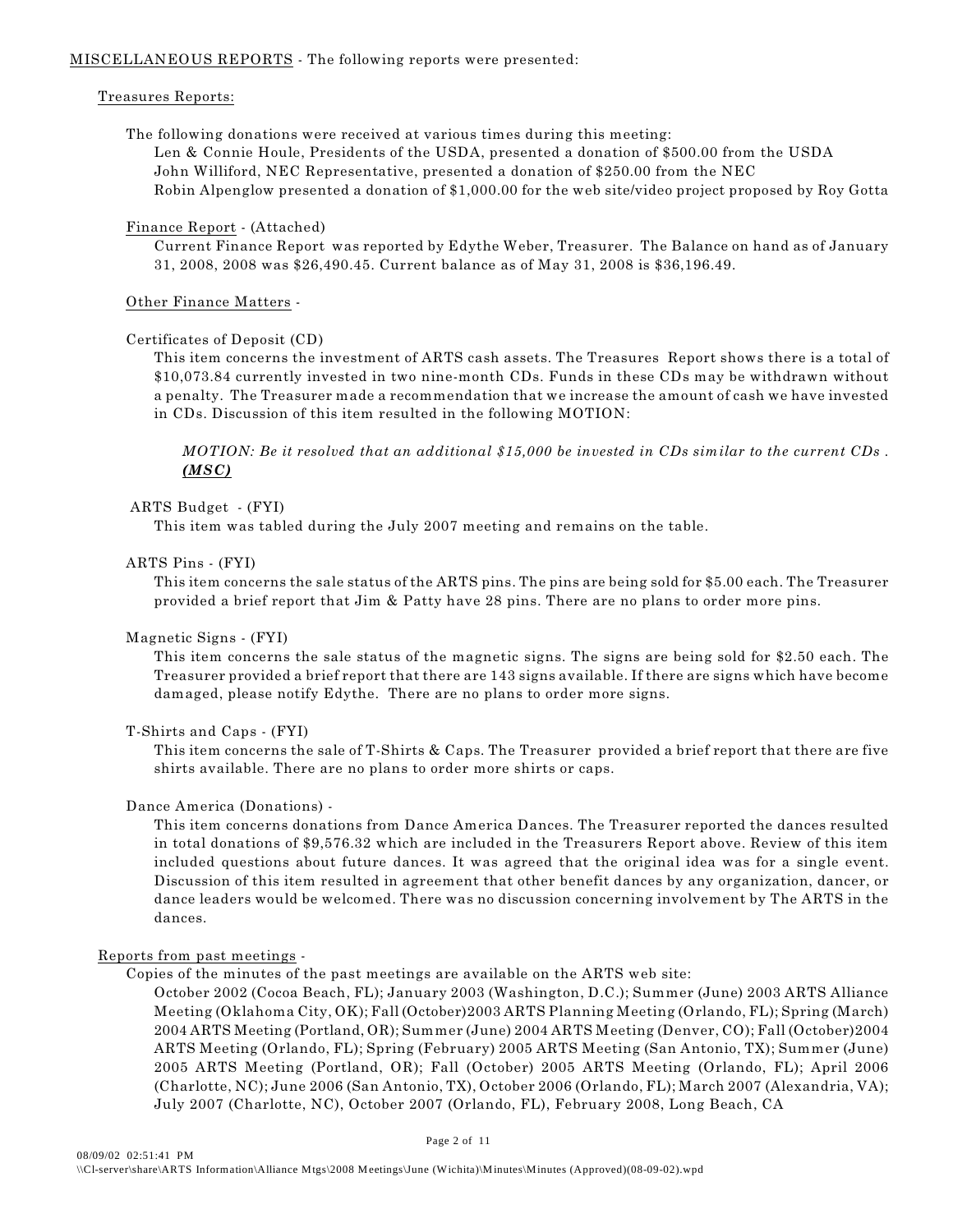### Confirm Actions by the ARTS Board & Officers Since the Last Meeting - (Attachment 2)

This item concerns a discussion and vote to confirm the actions taken by the ARTS Governing Board and the ARTS Officers since the February 2008 meeting. It is policy that at each Board meeting the Board will review and vote on the actions taken by Email by the Board and the Officers since the last meeting. Discussion of this item resulted in the following MOTION:

*MOTION: Be it resolved that the actions taken by the ARTS Governing Board and Officers since the February 2008 meeting be confirmed. (MSC)*

### NSDC Information - (FYI)

57<sup>th</sup> NSDC - Wichita, KS - (FYI)

This item concerns ARTS activities at the  $57<sup>th</sup>$  NSDC. Discussion of this item resulted in agreement that the ARTS seminars were well attended and provided good feedback. There is still concern from the dance activity about what The ARTS is doing and how we can support the activity.

### $58<sup>th</sup> NSDC$  - Long Beach, CA - (FYI)

We plan to have two ARTS seminars. We have provided this information to the Seminar Chairman. More information will be provided to the  $58<sup>th</sup>$  NSDC after this meeting. The plan is for the ARTS Officers and Jim Maczko to staff these seminars. We also plan to have a display in the showcase.

During the February 2008 ARTS meeting we approved purchasing an ad on the inside cover of each of the three Daily Program Books.

### $59<sup>th</sup> NSDC$  - Louisville, KY - (FYI)

We have had no contact with the  $59<sup>th</sup> NSDC$  staff. We need to identify the Education Chairman to establish contact with the ARTS Secretary. The Secretary will contact the convention to inform them we would like to do two seminars. We plan to present information/discussion seminars. We plan to have a display in the showcase.

### $60<sup>th</sup> NSDC - Detroit, MI - (FYI)$

We have had no contact with the  $60<sup>th</sup> NSDC$  staff. We need to identify the Education Chairman to establish contact with the ARTS Secretary. We have not had any contact from the NSDC. We plan to present information/discussion seminars. We plan to have a display in the showcase.

### $61<sup>st</sup> NSDC - Soblane, WA - (FYI)$

We have had no contact with the  $61^{st}$  NSDC staff. We need to identify the Education Chairman to establish contact with the ARTS Secretary. We have not had any contact from the NSDC. We plan to present information/discussion seminars. We plan to have a display in the showcase.

### OLD BUSINESS -

Toll Free Telephone Number -

This item concerns the Toll Free Phone Number. The number has been transferred to Jeff & Cathy Smith. Cathy provided a brief report; there have been only two calls since the transfer.

### Video Projects - ARTS Publicity -

This item concerns production of a video which would be targeted to existing dancers to help publicize The ARTS, its goals, mission, and accomplishments. There has been little or no progress on production of this video. Discussion of this item during the February 2008 ARTS meeting resulted in agreement that the project should go forward. The first step is creation of a script which will be used to create the video, however, there has been no progress. After creation of the script Michael Streby will begin work on creation of the video.

Discussion of this item resulted in agreement that the video project proposed by Roy Gotta and reported under New business at this meeting will replace this item. This item will be removed from future agenda until such time as it again becomes a viable project.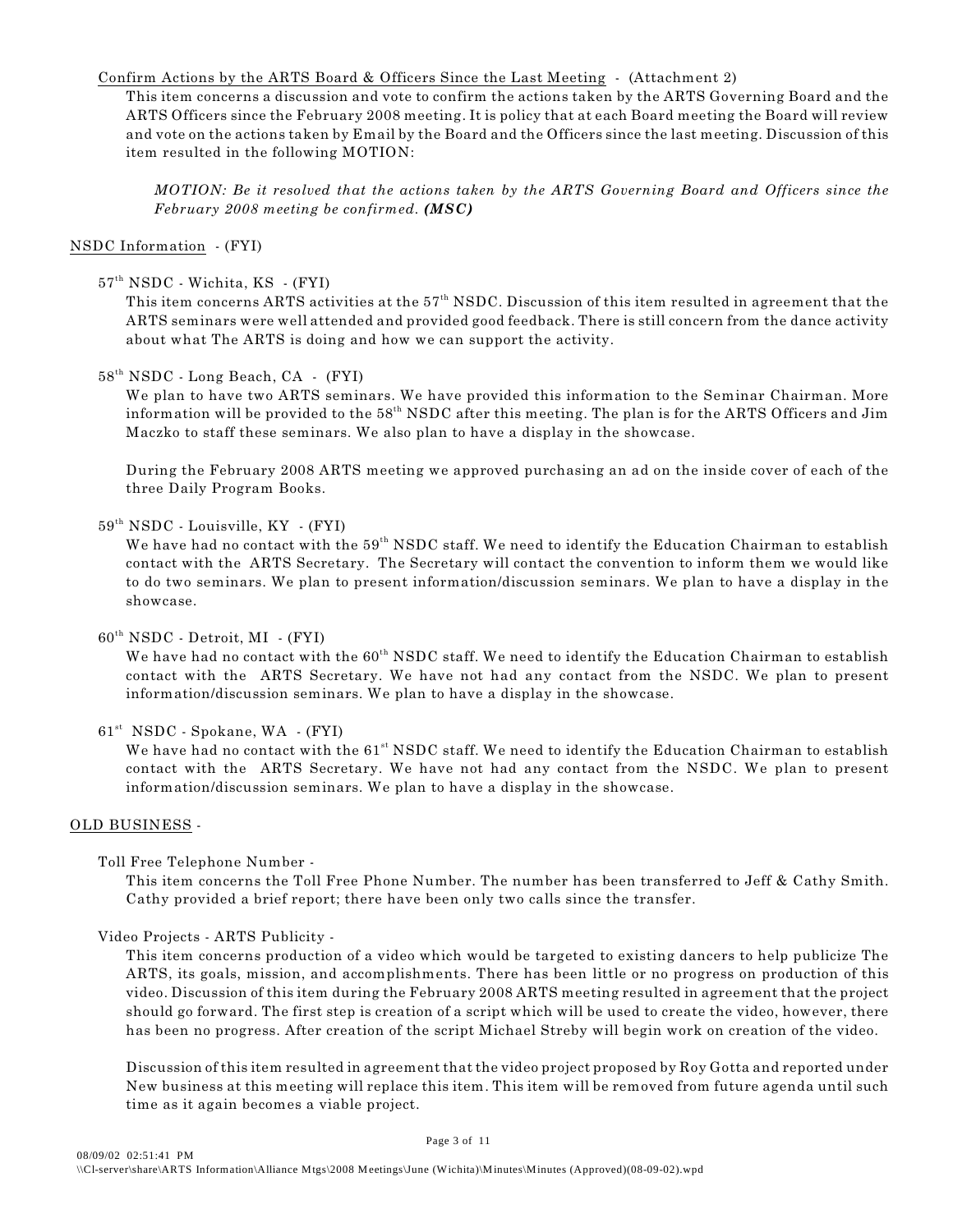### Newsletter - (FYI)

This item concerns the ARTS Newsletter which has been published following each ARTS meeting. The editor (Peg Tirrell) reported the next issue of the Newsletter is planned to be published after this meeting.

### Publications - (FYI)

This item concerns a list of publications and contact information. Jim Weber, ARTS webmaster, has requested that each Governing Board representative, or someone they designate, review the ARTS web site, ARTS Member publications, and look at their publications listed and notify Jim if the listing is complete or if additions or deletions are required. The Reps are again requested to review the web site and notify Jim to update the ARTS web site. John Williford reported the NEC has created a new web site. All Reps are encouraged to visit and review the web site: [http://nsdcnec.com](http://nsdcnec.com/)

### ARTS Tri-Fold Information Brochures - (FYI)

This item concerns the ARTS Tri-Fold Brochure. The brochure has been updated and printed. Copies were distributed at the  $57<sup>th</sup>$  NSDC. Copies were also available at the meeting and the attendees were encouraged to take copies for distribution. Several thousand copies were also sent to the ARTS Secretary in Florida. Bonnie Abramson, Patty Wilcox, and Jim Maczko were recognized for their outstanding work in revising the brochure.

### Ask ARTS - (FYI)

We have published nine Ask ARTS articles. There were several suggestions for future articles, including a report on the Dance America dances, the web site/video project proposed by Roy Gotta and others. The attendees were requested to send their input to Del Reed, Ask ARTS editor. Jim Weber will add a button on the ARTS web site to provide a way to submit questions to Del.

### Dancing Backgrounder -

This item concerns the Square Dancing Backgrounder. Jim Maczko has been working with Kara Udziela to create the document. The initial draft has been approved and draft copies were made available to the attendees. Jim reported that we need photos which can be used. Jim Weber reported there are photos which he can make usable. Discussion of this item resulted in agreement that photos will be added and then the draft will be submitted to the Board via ARTS LOG for approval. There was agreement that the Backgrounder should be approved and produced prior to September 2008.

### Incentive Proposal - (FYI)

This item concerns the "Incentive Marketing" plan submitted by Jim & Judy Taylor and Dan McPeek & Judy Winter, to be called The "Group." The Group has made presentations at the  $56<sup>th</sup>$  NSDC, 2007 USA West, and the  $57<sup>th</sup> NSDC$  conventions. The group requested funding for their presentation at the  $57<sup>th</sup> NSDC$ , however, there were no funds provided to the group. There has been discussion that the group should implement this program on a small (local) scale before trying on a larger scale. There was agreement that the presentation at the  $57<sup>th</sup>$  NSDC provided more clear information about the program. This item will be removed from future agenda until more information or a request to add it to the agenda is received.

### Nationwide Benefit Dance - (FYI)

This item concerns the series of nationwide fundraising dances to benefit The ARTS. The dances were scheduled for February 29, 2008, but were held on other dates as well. All ARTS organizations were encouraged to help advertise these dances and individuals were encouraged to plan, sponsor, and hold one of these dances. Information and materials to support this effort were distributed. Several dances were held. As reported previously the dances resulted in total donations of \$9,576.32. There was discussion about whether the results were worth the efforts.

There was general agreement that this proposal was a good idea and should be repeated, with some changes. These changes include: 1) Better publicity, 2) More flexibility in scheduling dances, and 3) Make this an annual event, 4) Possibly designate a month for dances. The Chairman will take these ideas and create a committee to work on this item. The ARTS Executive Director was directed to submit an ARTS LOG to request ideas for future dances.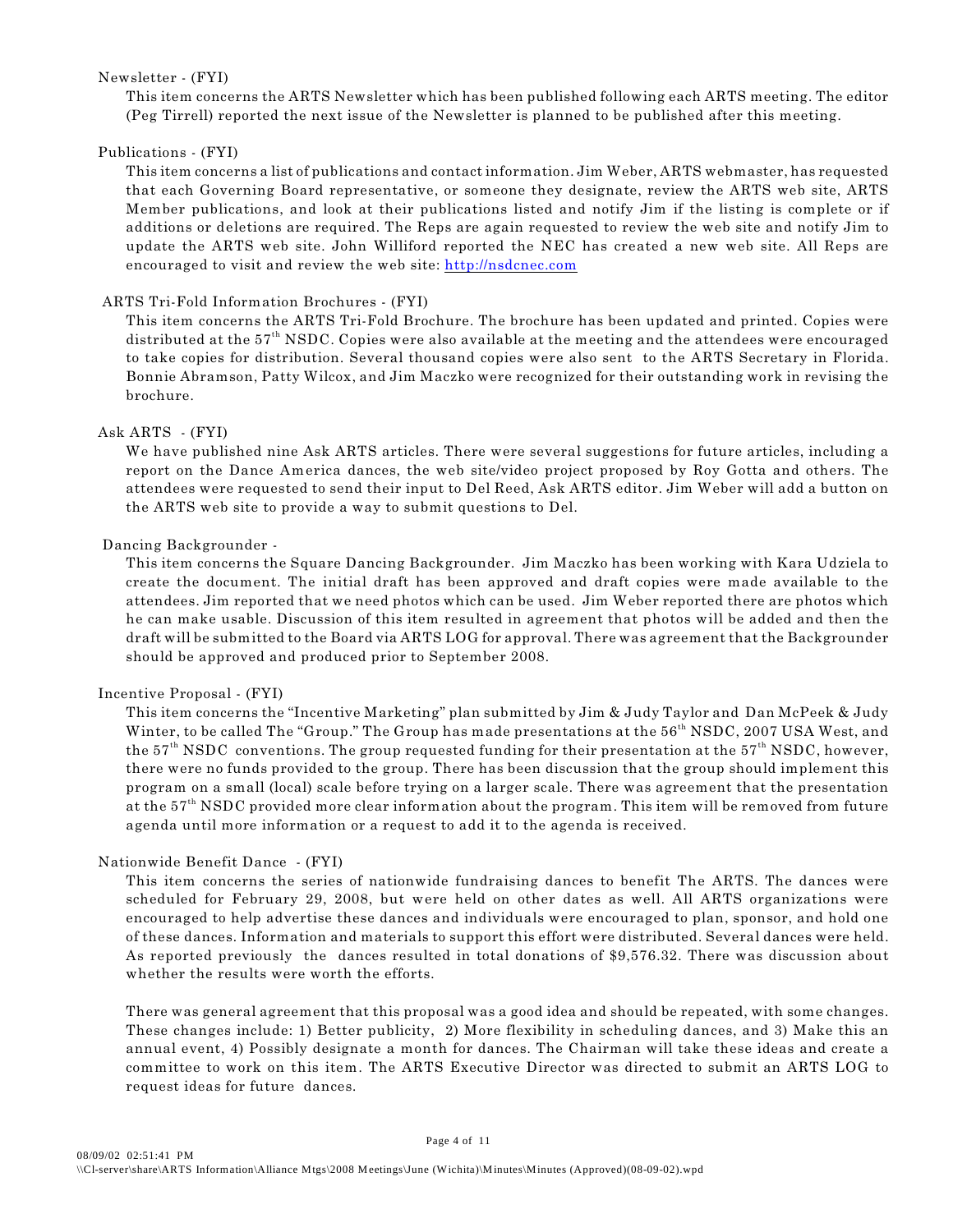### YTB Travel -

This item concerns the online travel site. Jim Weber reported we are receiving some money from the web site. Jim reported the web registration for the ARTS travel web site is nearing expiration and needs to be renewed. There was brief discussion of the need to continue and to increase the publicity for the travel web site. Discussion of this item resulted in the following MOTION:

*MOTION: Be it resolved that the ARTS Travel web site [\(http://www.arts-dancetravel.com/\)](http://(http://www.arts-dancetravel.com/)) be renewed for a period of 10 years at an approximate cost of \$80.00. (MSC)*

### Web site - (FYI)

This item concerns the web site for The ARTS. Jim Weber provided a brief report. Jim was asked to modify the information on Dance America to provide a report of the dances held. This item will remain on future agenda for the ARTS Meetings.

Considerable discussion of the Recruiting Plan during the October 2007 ARTS meeting resulted in agreement that a separate web site URL for the following dance forms would be a good idea: 1) Square Dancing, 2) Round Dancing, and 3) Contra Dancing. Jim Weber was authorized to purchase the following: *1) [www.squaredanceamerica.org,](http://www.squaredanceamerica.org,) 2) [www.rounddanceamerica.org,](http://www.rounddanceamerica.org,) and 3) [www.contradanceamerica.org](http://www.contradanceamerica.org)*. The three web sites are online. Future discussion of this issue will be considered as part of the ARTS web site business.

### Executive Director - (FYI)

This item concerns the ARTS Executive Director. Discussion during the February 2008 ARTS meeting resulted in approval of Jerry Reed as Executive Director at a salary of \$100.00 per month. This item will stay on the agenda for future discussions. Jerry stated he would be honored to accept the position, but would decline any salary at this time. There was agreement that The ARTS will reimburse Jerry for expenses directly related to his duties as Executive Director. Jim Maczko has begun drafting guidelines and a job description for this position.

(NOTE - Subsequent to the meeting Jerry established the following Email address for his duties as ARTS Executive Director - [DirectorARTS@aol.com](mailto:DirectorARTS@aol.com) - Jim Weber has also established the following Email address for Jerry - [\(ExecutiveDirector@arts-dance.org](mailto:ExecutiveDirector@arts-dance.org)).

There has been discussion concerning the status of the ARTS Secretary and Executive Director. Additional discussion will be considered by Email or during the Fall 2008 ARTS meeting.

### ARTS Business/Action Plan - (FYI)

This item concerns a long range Business Plan for the organization to cover up to a ten-year time span. Al Shaw drafted the Business Plan, which was approved during the October 2005 ARTS meeting. The plan began in June 2005 and provided milestones through January 1, 2012. The only action under consideration is an "Email tree" to be used to distribute information to the dancing community. The issue of a "mailing tree" is the subject of a separate agenda item. The ARTS Secretary sent the Business Plan to the ARTS Reps in November 2007. Jerry Reed was to review the plan and make a report at the June 2008 ARTS meeting. Unfortunately, Jerry was not able to do a detailed review and will provide more information at the Fall 2008 meeting.

At the conclusion of the February ARTS meeting Jim Maczko reported that Charlie Holley had suggested that we have Jim and Pam Kidwell, who were guests at the meeting, review the ARTS Business plan and provide input. Jim & Edythe Weber and Jim Maczko agreed this would be a good idea. Jim Maczko sent the latest version of the ARTS Business Plan as distributed on November 1, 2007to Jim and Pam for their review and comment.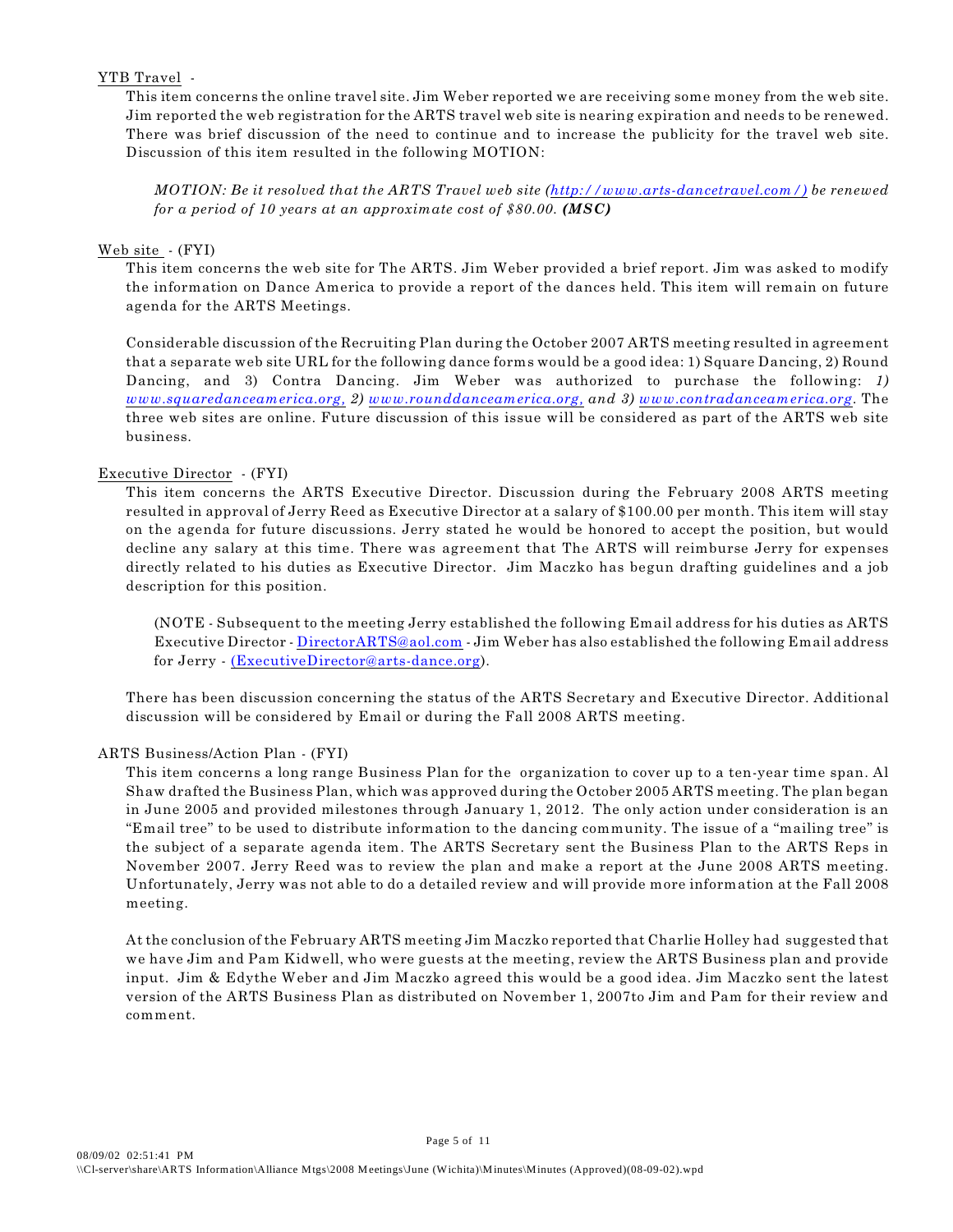(NOTE - Jim and Pam Kidwell are active dancers in the San Diego area having served as Presidents of the San Diego Square Dance Association and are currently Promotions Committee Chairmen of the California Square Dance Council, and have been delegates to the United Square Dancers of America, Inc.)

Jim Maczko reported Jim & Pam have not yet had the opportunity to review the plan, but do plan to complete a review. Additional information will be provided at the Fall 2008 ARTS Meeting in October 2008

### Possible Grant Request Projects -

This item concerns brainstorming by The ARTS Board to identify projects which would be valid candidates for grant requests. Discussion of this item during the October 2007 ARTS meeting resulted in direction to the ARTS Secretary to submit an ARTS LOG to request input from the ARTS Reps and Members to identify a suitable project which would be a valid candidate for a grant request. A professional Grant writer would be hired to work on the grant request for any such project. ARTS LOG 07-1101-004 (ARTS Projects - Grants) was submitted to the ARTS Reps on 01 NOV 07. There was no response to that ARTS LOG.

Discussion of this item resulted in agreement that the ARTS Executive Director will submit the proposal for the video from Roy Gotta to Gary Felton to try to determine if this project may qualify as a valid project for a grant request. Ron Holland also offered information about a possible grant writer/researcher. Ron was requested to submit the information to Jerry.

### AAHPERD/NDA -

This item concerns the American Alliance of Health, Physical Education, Recreation, and Dance (AAHPERD) and the National Dance Association (NDA). The ARTS Board has discussed involvement with AAHPERD and the NDA by Calvin Campbell, CALLERLAB rep to the NDA. He has attended the past four (2004, 2005, 2006, and 2007) AAHPERD/NDA national conventions and has made presentations featuring square dancing. His presentations have been well received and have been modified over the years to meet the needs of the school/physical education teachers. He has made similar presentations at regional meetings. There has been general agreement that these type presentations help to bring more and better awareness of our activity to non-dancers which may help our public image. Discussion of this item during the July 2007 ARTS meeting resulted in approval of a MOTION that The ARTS will provide up to \$1,000 in financial assistance for Calvin Campbell to attend the 2008 AAHPERD national convention to present dance related information in support of the ARTS mission. Calvin had indicated he will not be needing this money, however, he did attend the convention and submitted expenses to CALLERLAB which has been paid.

ARTS LOG 08-0521-002 (AAHPERD/NDA Expenses) was submitted to the ARTS Reps and mailing list. The purpose of that ARTS LOG was to provide the ARTS Reps with a copy of a report from Calvin Campbell reporting on his attendance at the 2008 AAHPERD/NDA convention. The ARTS has committed up to \$1,000.00 to help with Calvin's expenses to attend these conventions and to present information, workshops, or seminars dance. Calvin did that at the 2008 convention. This ARTS LOG included a request that the Reps be prepared to discuss this item at this meeting.

We need to discuss this item and a request to reimburse the CALLERLAB Foundation \$650.00 because the Foundation has already paid Calvin's expenses.

The NDA is beginning to look for sources which can provide more assistance to school teachers who are involved with providing dance information in schools. Discussion of this item during past ARTS meetings revealed that Calvin's attendance and presentations at the convention has strengthened the connection between the NDA and our activity.

The NDA and CALLERLAB are planning to cosponsor a training seminar immediately prior to the 2009 CALLERLAB convention. This seminar would provide instruction and materials to support dancing in schools. There is also a possibility that Continuing Education Units (CEU) would be earned by school teachers attending the seminar. There will be additional expenses involved with this seminar. Additional discussions between the NDA and CALLERLAB will continue and future seminars may be planned.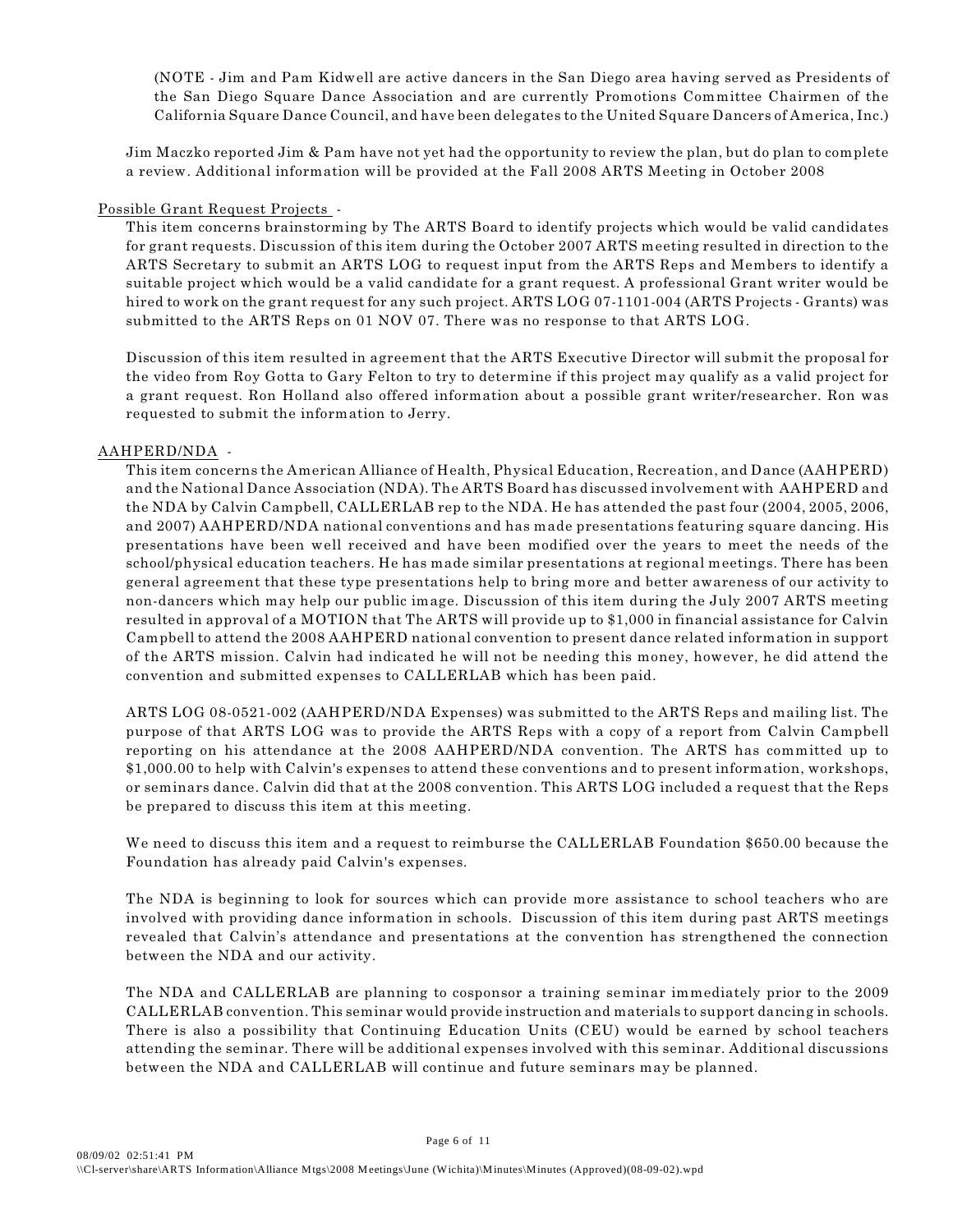Discussion of this item resulted in the following MOTION:

*MOTION: Be it resolved that The ARTS Reimburse The CALLERLAB Foundation \$650.00 as The ARTS share of the expenses for Calvin Campbell to attend the 2008 AAHPERD Convention. (MSC)*

(NOTE - Subsequent to the meeting a check was written to the CALLERLAB Foundation in accordance with the above MOTION)

### ARTS Electronic Mailing Tree - (was ARTS Publicity/Mass Mailing)

This item concerns how we can publicize the existence, goals, accomplishments, and other information about The ARTS to the dancing community. The goal of this item is to establish an Electronic "Mailing Tree" to help spread the word to the dancing community.

Previous discussions have included a proposal that The ARTS undertake a project to create a mass mailing to ALL dancers, cuers, and callers and others involved with the activity to publicize the accomplishments and activities of The ARTS and to promote a wider recognition of the organization. Such a Mailing Tree system could provide a means for mass distribution of any information to the dance activity. At this time discussions are concentrating on an Electronic Mailing Tree which has the potential to get information to individual dancers.

There has been agreement that the basis for an Electronic "Mailing Tree" would work as follows: 1) The ARTS would maintain an Email list for each state or region representatives, 2) Email from The ARTS would be sent to these Representatives, 3) These Representatives would send the message on to a distribution under them, 4) The people on this distribution list would send the message on to the distribution list under them, and 5) This process would continue until the message is delivered to individual people. There has been agreement that procedures and guidelines need to be developed for implementation of this system.

Jim Weber has provided guidelines for creation of such an Electronic distribution system. This information has been provided to the ARTS reps for review, consideration, and discussion. The plan was to complete review of the draft guidelines prior to the February 2008 ARTS meeting. This review was NOT accomplished.

There was agreement on the following points 1) The guidelines should be posted on the ARTS web site, 2) The ARTS Secretary should coordinate initial work to get started on this system, 3) Jim Weber & Charlie Holey will work to get information to the USDA with a proposal that the USDA create a tri-fold or other document to explain how the Mailing Tree will be organized and implemented.

The ARTS Executive Director reported he will review this issue and take positive steps to get the Electronic Mailing Tree implemented prior to the Fall 2008 ARTS meting.

### ARTS Grant Program (was Mini-ARTS Meetings) -

This item concerns a proposal that The ARTS provide financial assistance to clubs, associations, or other groups which host meetings which bring dancers, callers, cuers, and others together to discuss various aspects and concerns facing the dance activity. The goal of such meetings would be to exchange ideas, debate, and possibly agree on plans of action to help meet the goal of increasing the number of dancers. The proposal for financial assistance includes a provision that a Grant Fund would be created to fund this proposal. Additionally, financial help would be possible if the group sponsoring such a meeting included publicity, information, and presentations about The ARTS, in additional to the other topics to be discussed and presented. Another provision of this proposal is that the financial assistance may be in the form of matching funds, or some other such provision.

ARTS LOG 08-0521-001 (ARTS Grant Program) was submitted to the ARTS Reps for review of the draft ARTS Grant program Guidelines and Application. The draft Guidelines & Application were submitted to the ARTS Officers by the same ARTS LOG. The result of this ARTS LOG was approval of the following Motion: "MOTION: Be It resolved That: the ARTS Officers approve Draft 8, dated June 2, 2008 of the Grant program Guidelines and Application."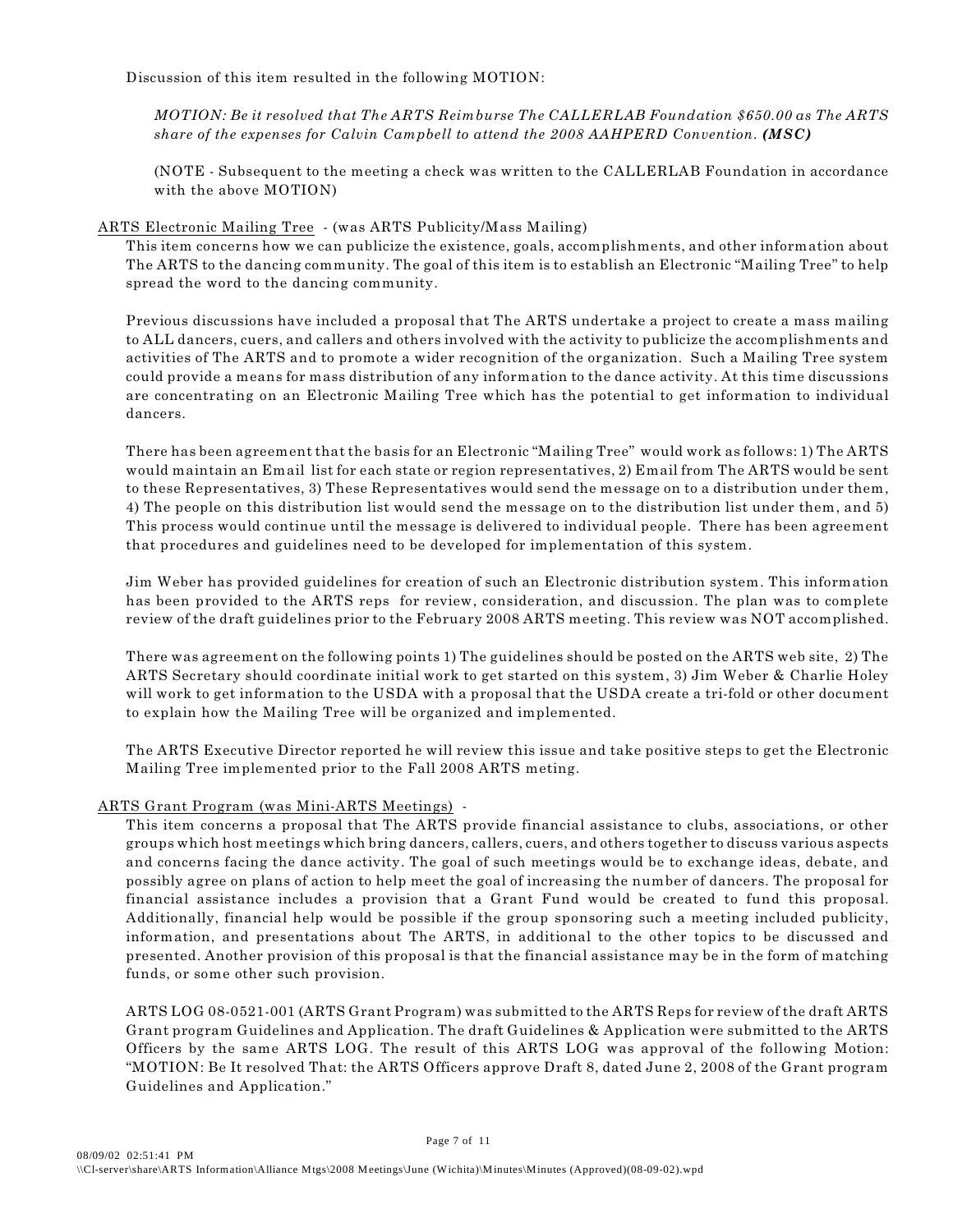Draft 8, dated June 2, 2008 of the Guidelines was to be submitted to the ARTS Board for review, during this meeting. Unfortunately, that did not happen. Therefore, the ARTS Director will submit this item to the ARTS Board for review, discussion and vote prior to the Fall 2008 ARTS meeting. If there is no agreement by the Board, this item will be on the agenda for the Fall 2008 ARTS meeting

### CONTRA 101 (FYI)

This item concerns a project by CONTRALAB to create materials to support introduction and teaching of CONTRA dancing. Jeff Smith reported they have completed the final draft of the materials. The completed materials should be available in the summer of 2008. There was some discussion of the music which will be used. Jeff reported that the music is public domain music through the Kentucy Dance Foundation. The package will include written materials, and CDs. The estimated cost will be approximately \$15.00. There was agreement that we will help advertise the project and include an order form on the ARTS web site. Jeff was requested to provide information for an article to help publicize the project.

### Bylaws Amendment - (FYI)

This item concerns the Amendment to the Bylaws to remove the Universal Round Dance Council (URDC) from the Bylaws. Discussion of this item during the February 2008 ARTS meeting resulted in approval of the Bylaws change. Jim Maczko will update the Bylaws and send the revised Bylaws to the ARTS Secretary for distribution.

(NOTE - Subsequent to the meeting the revised Bylaws were sent to the ARTS Reps and posted on the ARTS web site)

### NEW BUSINESS -

### Web Site & Video Project - (Attached)

This item concerns a proposal from Roy Gotta for the creation of a web site dedicated to attracting new dancers. Roy reported he has met with a professional video production company and has preliminary cost estimates and a broad overview of the idea. Roy has sent an outline of the proposal to CALLERLAB, ROUNDALAB, the ARTS, USDA, NEC, and CONTRALAB.

Roy reported the main points of ths project are: 1) Establish a dedicated web site, 2) Create professional, upbeat videos of about two to four minutes for each segment of the activity, and 3) The videos would be accessed through the web site. After viewing a video the web site visitor would be referred to other web sites and contacts for additional information. The videos could also be produced on DVDs and made available for clubs or organizations to be used to provide information and publicize the activity. Roy provided details of his proposal and information about the involvement he and Betsy have had with the production of videos. Roy reported the estimated cost of this project is approximately \$20,000. Considerable discussion of this item resulted in the following MOTION:

*MOTION: Be it resolved that The ARTS take on the web site and video project as proposed and described by Roy Gotta as an ARTS sponsored project with Roy Gotta as Chairman. ARTS will encourage ARTS Board Member organizations to contribute (MSC)*

### **(NOTE - Robin Alpenglow presented a donation of \$1,000.00 for the web site/video project proposed by Roy Gotta)**

### Next Meeting -

The next meeting is scheduled for Sunday, October 5, 2008 (time TBD) in Orlando, FL in the Amerisuites Hotel North West. The ARTS Executive Directory will be providing additional information prior to the meeting. The 2009 Spring ARTS meeting will be held at the 59<sup>th</sup> NSDC Pre-convention in Louisville, KY in February, 2009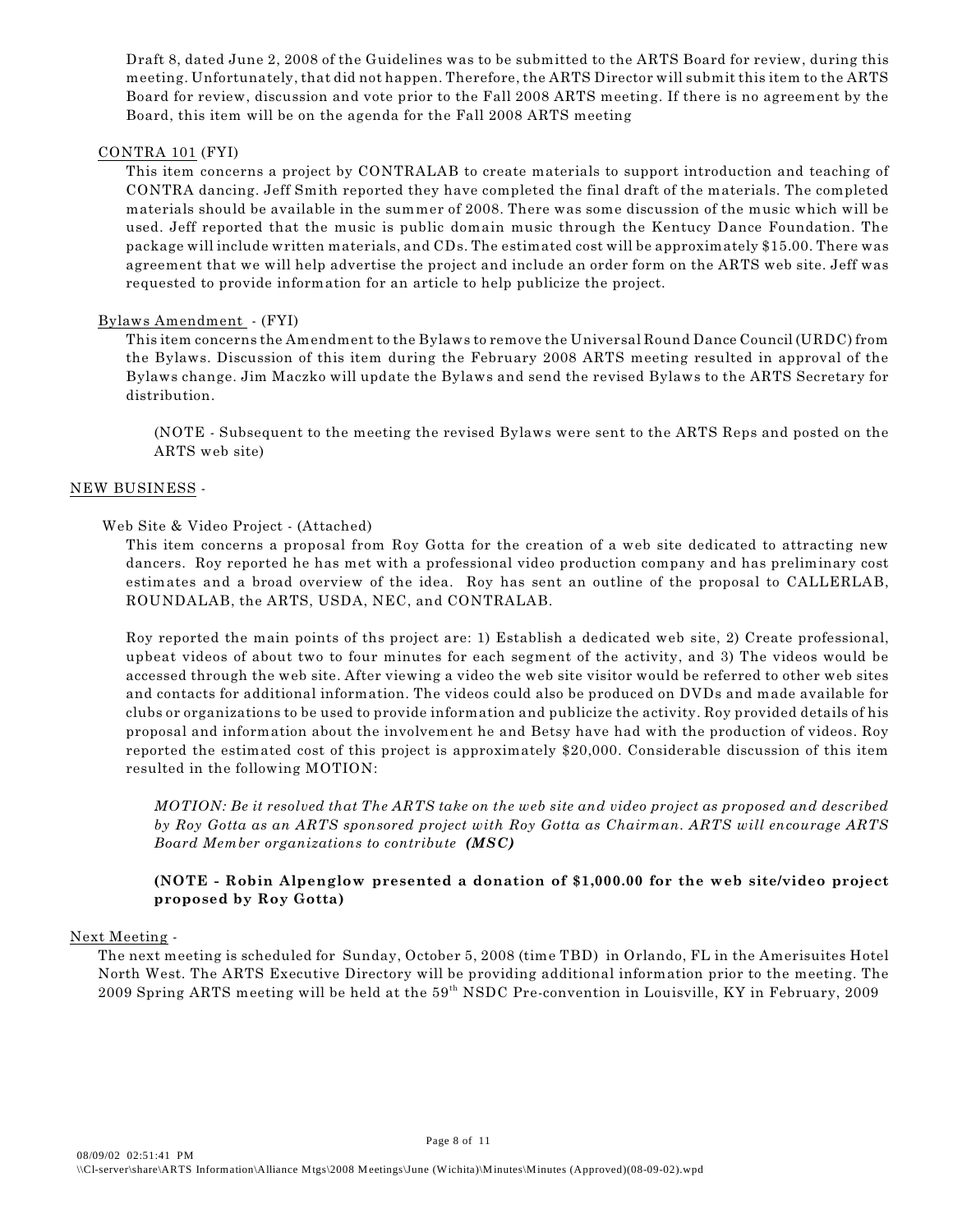### ADJOURNMENT -

The meeting adjourned at 12:10 P.M. Sunday, June 29, 2008.

Submitted by

Jerry L. Reed ARTS Executive Director Approved by ARTS LOG 08-0718-002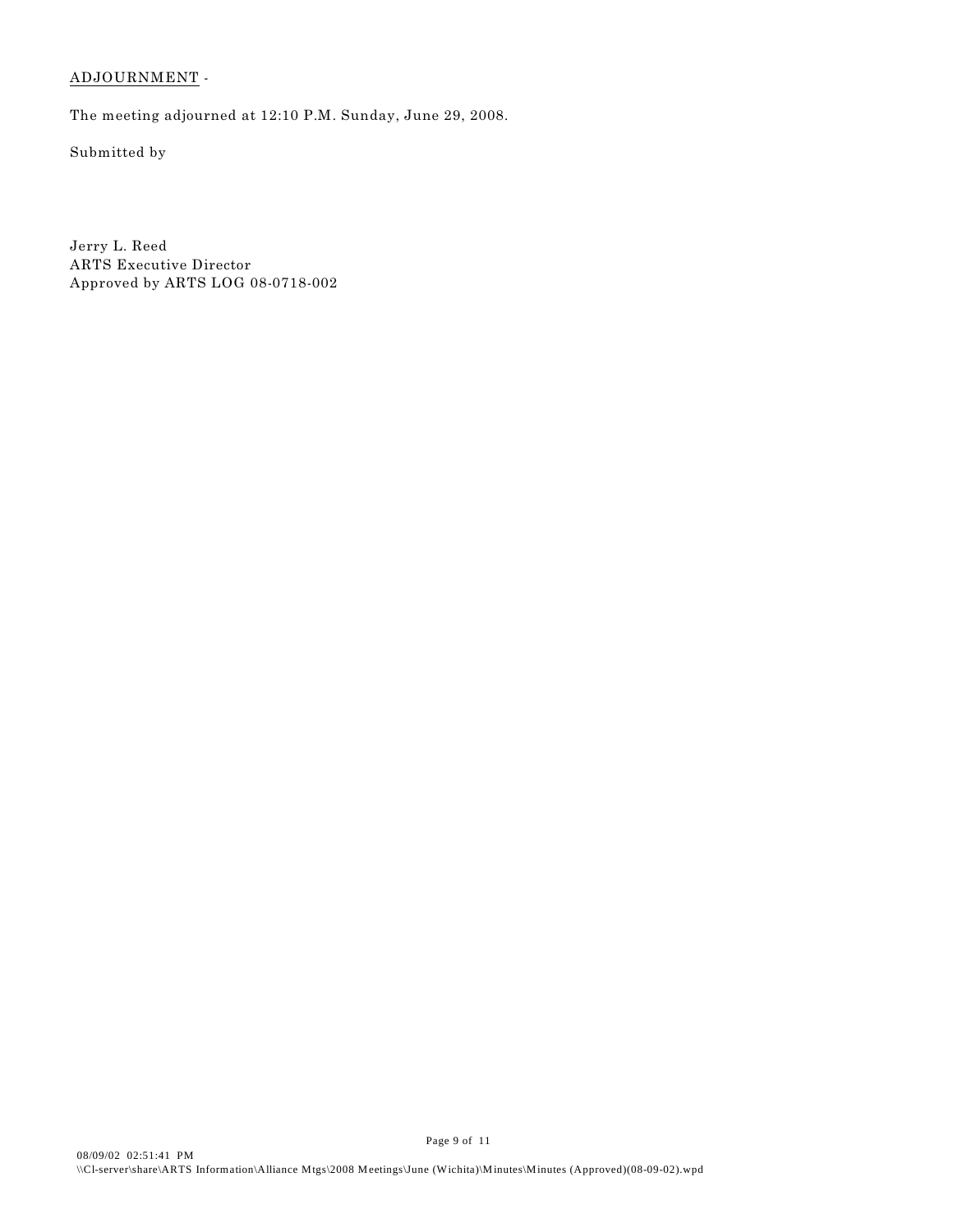### **ARTS** Meeting June 29, 2008

رےج

### Treasurer's Report

**JUST A REMINDER -**

**LAPEL PIN SALES** – being sold  $@$  \$5 each

My records indicate these people still have pins to sell. Jim Maczko/Patty Wilcox  $-28$  pins

## MAGNETIC SIGN SALES - being sold @ \$2.50 each

My records indicate these people still have signs to sell. Patty Wilcox (USA West) - 35 signs left Jim Maczko (Returned from ACA) – 50 signs left Jerry Reed (CALLERLAB) - 46 signs left Jim & Edythe Weber  $-12$  signs left

If anyone has had to discard signs because the lettering has come off the sign, please let me know so that I can subtract that number from the leftover numbers.

### **T-SHIRTS/CAPS**

We sold 1 t-shirt at the ARTS Dance America Dance in Warrensburg on February 29<sup>th</sup>. Jim Weber has 1 3XL, 2 XL, 1 LARGE, 1 MEDIUM

I believe we should invest more of the funds in CD's.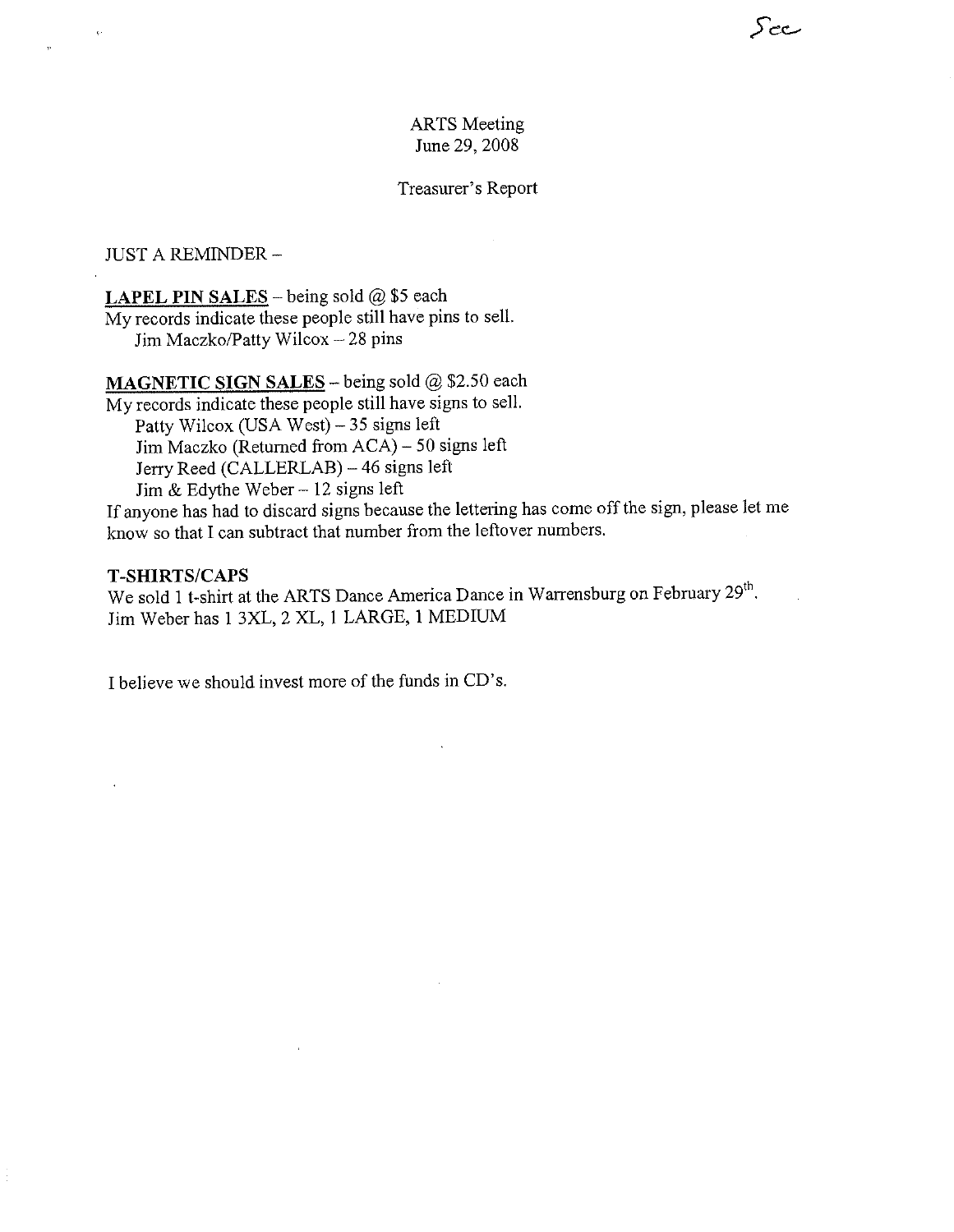### 06/23/08

 $\sim r$ 

 $\bar{\mathbf{z}}$ 

# Alliance of Round Traditional and Square Dance Inc **Financial Statement** February 1 - May 31, 2008

| Beginning Balance Feb 1, 2008 | \$26,490.45 |
|-------------------------------|-------------|
| Income                        |             |
| <b>YTB Travel Royalties</b>   | 114.71      |
| <b>Magnetic sign sales</b>    | 5.00        |
| <b>Donations</b>              |             |
| Dance America                 | 9,576.32    |
| <b>Total Donations</b>        | 9,576.32    |
| Dues<br>Ą.                    |             |
| <b>Associate Dues</b>         | 200,00      |
| <b>Individual Dues</b>        | 325.00      |
| <b>Total Dues</b>             | 525.00      |
| <b>T-Shirt/Cap Sales</b>      | 8.00        |
| <b>Total Income</b>           | 10,229.03   |
| <b>Expense</b>                |             |
| <b>Advertising</b>            | 144.00      |
| <b>Meeting Expense</b>        | 200.00      |
| <b>Miscellaneous Expense</b>  | 137.99      |
| <b>Postage and Delivery</b>   | 41.00       |
| <b>Total Expense</b>          | 522.99      |
| Ending Balance May 31, 2008   | \$36,196.49 |

\$26,122.65 - Checking \$5,036.92 - 1 9-month CD \$5,036.92 - 1 9-month CD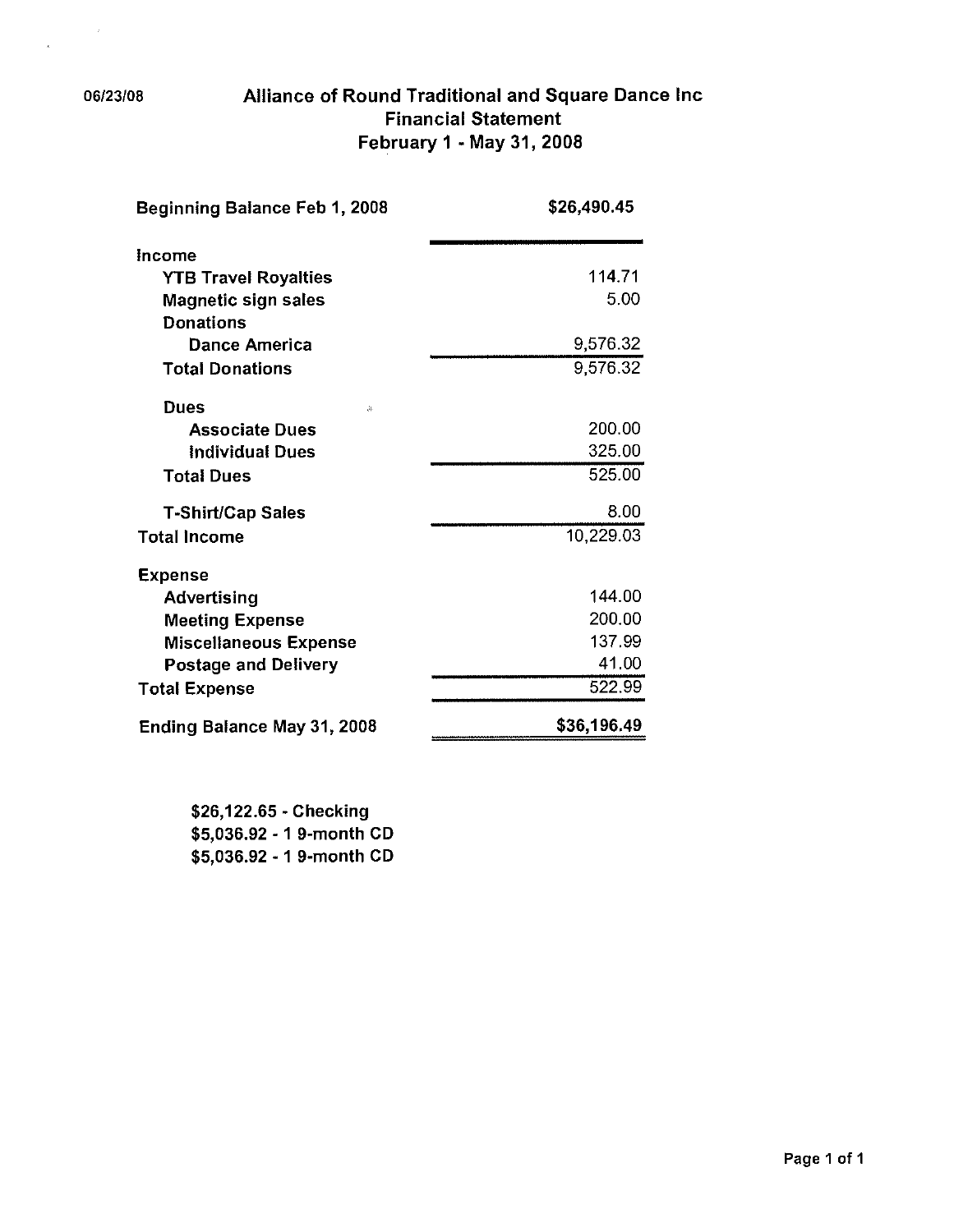$\bar{\mathcal{A}}$ 

 $\lambda$ 

 $\ddot{\phantom{1}}$ 

# Alliance of Round Traditional and Square Dance Inc Profit & Loss by Class

February through May 2008

 $\bar{u}$ 

|                              | Feb - May 08 |
|------------------------------|--------------|
| Income                       |              |
| <b>YTB Travel Royalties</b>  | 114.71       |
| Magnetic sign sales          | 5.00         |
| <b>Donations</b>             |              |
| Dance America                | 9,576.32     |
| <b>Total Donations</b>       | 9.576.32     |
| Dues                         |              |
| <b>Associate Dues</b>        | 200.00       |
| <b>Individual Dues</b>       | 325.00       |
| <b>Total Dues</b>            | 525.00       |
| T-Shirt/Cap Sales            | 8.00         |
| <b>Total Income</b>          | 10.229.03    |
| <b>Expense</b>               |              |
| Advertising                  | 144.00       |
| <b>Meeting Expense</b>       | 200.00       |
| <b>Miscellaneous Expense</b> | 137.99       |
| Postage and Delivery         | 41.00        |
| <b>Total Expense</b>         | 522.99       |
| Net Income                   | 9,706.04     |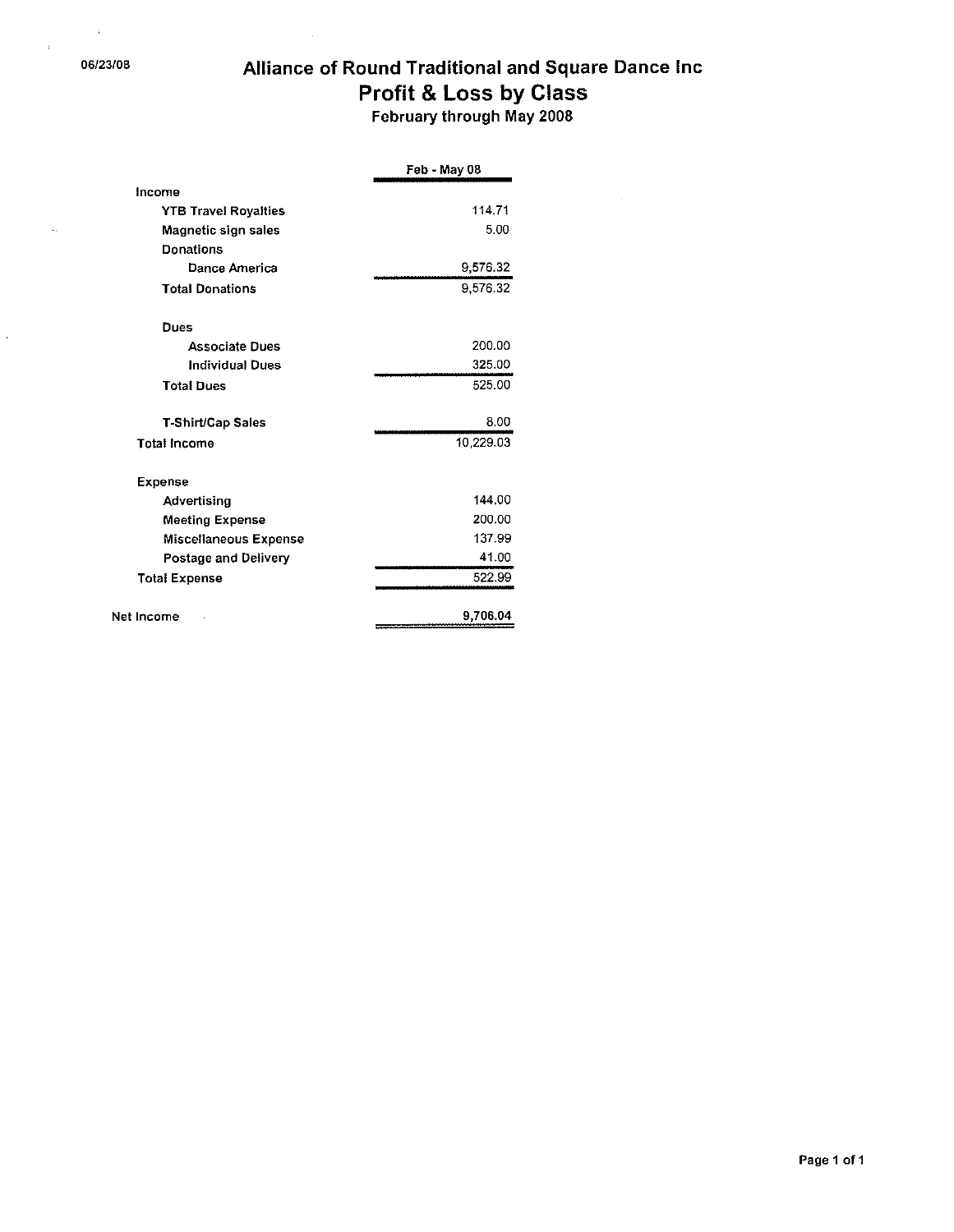$\bar{z}$ 

# Alliance of Round Traditional and Square Dance Inc<br>Income and Expense Detail<br>February through May 2008

|                              | Type           | Date       | Name                                     | Memo                                          | Amount   |
|------------------------------|----------------|------------|------------------------------------------|-----------------------------------------------|----------|
| Income                       |                |            |                                          |                                               |          |
| <b>YTB Travel Royalties</b>  |                |            |                                          |                                               |          |
|                              | Deposit        | 02/19/2008 | <b>YTB Travel</b>                        | <b>ARTS Travel commission</b>                 | 26.50    |
|                              | <b>Deposit</b> | 02/19/2008 | <b>YTB Travel</b>                        | <b>ARTS Travel commission</b>                 | 35.26    |
|                              | Deposit        | 03/17/2008 | <b>YTB Travel</b>                        | <b>ARTS Travel commission</b>                 | 8,50     |
|                              | Deposit        | 05/16/2008 | <b>YTB Travel</b>                        | ARTS Travel commission                        | 19.62    |
|                              | Deposit        | 05/16/2008 | YTB Travel                               | ARTS Travel commission                        | 24,83    |
| Total YTB Travel Royaltles   |                |            |                                          |                                               | 114.71   |
| Magnetic sign sales          |                |            |                                          |                                               |          |
|                              | Deposit        | 05/08/2008 | Weber, Jim & Edythe                      | Magnetic sign sales                           | 5,00     |
| Total Magnetic sign sales    |                |            |                                          |                                               | 5.00     |
| Donations                    |                |            |                                          |                                               |          |
| Dance America                |                |            |                                          |                                               | 1,050.00 |
|                              | Deposit        | 03/17/2008 | <b>WASCA</b>                             | Dance America                                 | 247.00   |
|                              | Deposit        | 03/17/2008 | North Alabama Sq/Dn Callers Assoc        | Dance America                                 | 325,00   |
|                              | Deposit        | 03/17/2008 | Sardis Stars                             | Dance America                                 | 574.00   |
|                              | Deposit        | 03/17/2008 | Shallotte Wheel & Dealers                | Dance America<br>Dance America                | 260.00   |
|                              | Deposit        | 03/17/2008 | Central CA So/Dn Assoc.                  |                                               | 20,00    |
|                              | Deposil        | 03/17/2008 | Capp, C.D.                               | Dance America<br>Dance America                | 506.00   |
|                              | Deposit        | 03/17/2008 | Western CArolina Federation              |                                               | 250.00   |
|                              | Deposit        | 03/18/2008 | Denver Area Callers & Cuers Assoc.       | Dance America                                 | 10.00    |
|                              | Doposit        | 03/18/2008 | Broome, Walter                           | Dance America                                 | 334,00   |
|                              | Deposit        | 03/16/2008 | Holley, Charlie & Kilty                  | Dance America (Montgomery AL)                 | 60.00    |
|                              | Deposit        | 03/18/2008 | Kountry Kuzins                           | Dance America                                 | 14.00    |
|                              | Deposit        | 03/16/2008 | Moseley, Loretta                         | Dance America                                 | 14,00    |
|                              | Deposit        | 03/18/2008 | Willard, Dorothy                         | Dance America                                 | 50.00    |
|                              | Deposit        | 03/18/2008 | Williford, John & Dimple                 | Dance America                                 | 14.00    |
|                              | Doposit        | 03/18/2008 | Nicholson, Wayne                         | Dance America                                 | 25.00    |
|                              | Deposit        | 03/18/2008 | Messick, James                           | Dance America                                 | 329,00   |
|                              | Deposit        | 03/19/2008 | McClure, Mac                             | Dance America (Greenville SC)                 | 460.00   |
|                              | Deposit        | 03/19/2008 | Merchant, Frances                        | Dance America (Columbia SC)                   | 10,00    |
|                              | Deposit        | 03/19/2008 | Davis, Marguerite                        | Dance America                                 | 308.00   |
|                              | Deposit        | 03/19/2008 | Ridgway, Merrill                         | Dance America (Charleston SC)                 | 100.00   |
|                              | Deposit        | 03/19/2808 | Missouri Promenaders                     | Dance America (St. Louis)                     | 1,500.00 |
|                              | Deposit        | 03/31/2008 | San Diego Square Dance Association       | Dance America<br>Dance America (WI)           | 250.00   |
|                              | Deposit        | 03/31/2008 | <b>Westport Squares</b>                  | Dance America                                 | 499.32   |
|                              | Deposit        | 03/31/2008 | Northwest Florida So/Rd Dn Assoc         | Dance America                                 | 1,013.00 |
|                              | Deposit        | 05/06/2008 | West Ctrl Dis of MO Federation           | Dance America Dance (Laurel Mountain Fed)     | 61.00    |
|                              | Deposit        | 05/16/2008 | <b>Killbuck Squares</b>                  | Dance America Dance (Laurel Mountain Fed)     | 76.00    |
|                              | Deposit        | 05/16/2008 | Graham, Kenneth                          |                                               | 50.00    |
|                              | Deposit        | 05/16/2008 | Do Si Do Squares                         | Dance America Dance (Laurel Mountain Fed)     | 210.00   |
|                              | Deposit        | 05/15/2008 | Cumberlend Valley Western Sq/Rd Dn Assoc | Dance America Dance - Cumberland Valley       | 100.00   |
|                              | Deposit        | 05/29/2008 | Theodore Palmen                          | Dance America (WI)<br>Dance America           | 855.00   |
| Total Dance America          | Deposit        | 05/30/2008 | Canaveral Squares                        |                                               | 9,576.32 |
|                              |                |            |                                          |                                               | 9,576.32 |
| <b>Tolal Donations</b>       |                |            |                                          |                                               |          |
| Dues                         |                |            |                                          |                                               |          |
| <b>Associate Dues</b>        |                |            |                                          |                                               |          |
|                              | Deposit        | 02/19/2008 | Wisconsin Sq/Dn Convention Corp.         | Assoc dues - Wisconsin Sq/Dn Convention Corp. | 100.00   |
|                              | Deposit        | 03/19/2008 | Missouri Federation of So/Rd Dance Clubs | Assoc dues                                    | 100,00   |
| <b>Total Associate Dues</b>  |                |            |                                          |                                               | 200.00   |
|                              |                |            |                                          |                                               |          |
| Individual Dues              |                |            |                                          |                                               | 100.00   |
|                              | Deposit        | 03/17/2008 | Seastrom, Michael                        | Indiv dues                                    | 50.00    |
|                              | Deposit        | 03/18/2008 | Pigg, Marvin & Julie                     | Indiv dues                                    | 25,00    |
|                              | Deposit        | 03/18/2008 | Speer, Judy                              | Indiv dues                                    | 50.00    |
|                              | Deposit        | 03/18/2008 | Broome, Walter                           | Indiv dues (Broome/Corley)                    | 50.00    |
|                              | Deposit        | 03/19/2008 | Sanderson, Albert & Betty Lou            | indly dues                                    | 25,00    |
|                              | Deposit        | 05/16/2008 | Raef, Bob & Pat                          | Indiv Dues                                    | 25.00    |
|                              | Deposit        | 05/16/2008 | Picheco, Allene                          | indiv dues                                    | 325.00   |
| <b>Total Individual Dues</b> |                |            |                                          |                                               |          |
| Total Dugo                   |                |            |                                          |                                               | 525.00   |

 $\sim 10^6$ 

 $\sim 10^7$ 

Total Dues

 $\mathcal{A}^{\text{max}}$ 

 $\mathcal{A}^{\mathcal{A}}$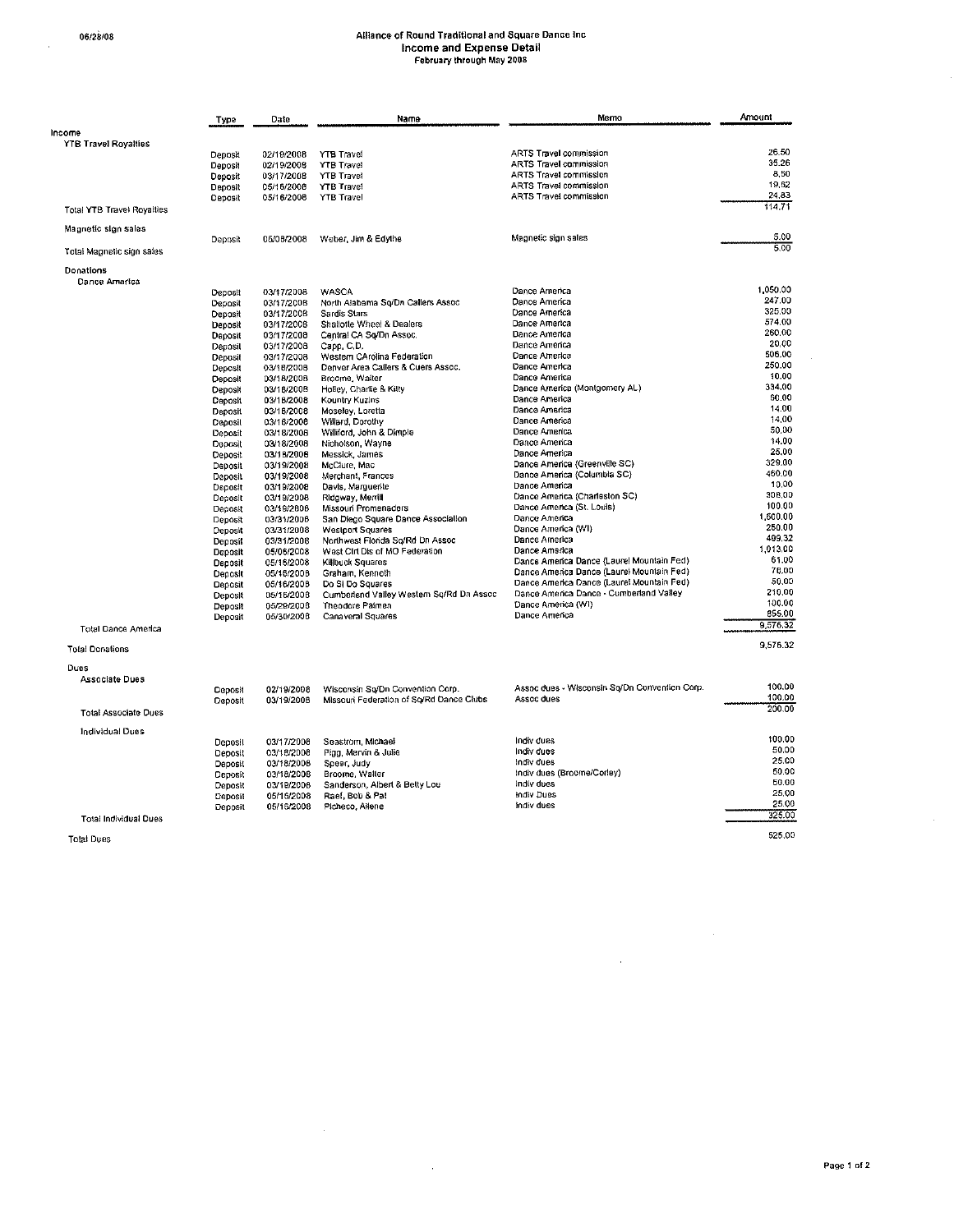# **Dance America Donations**

 $\bar{\mathbf{r}}$  $\bar{\rm s}$ 

ľ

|                                                                     | # dancers in          | # callers     | Amount     |                                                           |
|---------------------------------------------------------------------|-----------------------|---------------|------------|-----------------------------------------------------------|
| of Dance<br>Location                                                | attendance            | and cuers     | received   | Comments                                                  |
| Springfield, MO                                                     | $\mathcal{S}^{\circ}$ |               | \$60.00    |                                                           |
| Montgomery, Al                                                      | $\frac{1}{4}$         | l co          | \$461.00   |                                                           |
| Cedar Rapids, IA                                                    | $\overline{40}$       | S             |            | \$0.00 distributed info on ARTS<br>but had a great time & |
| be Assoc.<br>Central CA Square Dano                                 | $\overline{5}$        | S             | \$280.00   |                                                           |
| yland area<br>WASCA & MDSDF (Mar                                    | 120                   | <u>ုသ</u>     | \$1,050.00 |                                                           |
| ation<br>Western Carolina Feder                                     | န္တု                  | 4             | \$506.00   |                                                           |
| $rac{C}{2}$<br>Sardis Stars, Charlotte,                             | 8                     | 4             | \$325.00   |                                                           |
| Shallotte Wheel & Dealers & Diamond Flippers<br>Wilmington, NC area | SS                    | ∞             | \$574.00   |                                                           |
|                                                                     |                       |               |            | donation - did not want to                                |
| Denver area                                                         | 0                     | 0             |            | \$250.00 compete with club dances                         |
| North AL Callers Assoc.                                             | 4                     |               | \$247.00   |                                                           |
| Columbia, SC                                                        |                       | ယ ယ           | \$460.00   |                                                           |
| ΒĐ<br>North Charleston, SC ar                                       | <u> ၁ဖြ</u> ိုင်္လ    |               | \$318.00   |                                                           |
| Greenville, SC area                                                 |                       | 4             | \$100.00   |                                                           |
| St. Louis, MO area                                                  | 8                     | റ             |            |                                                           |
| Westport Squares                                                    | $\frac{1}{4}$         |               | \$250.00   |                                                           |
| e Assoc, Inc.<br>San Diego Square Danc                              | 115                   | ᡪ             | \$1,500.00 |                                                           |
| NW Florida Sq/Rd Dn Assoc.                                          |                       |               |            |                                                           |
| Pensacola, FL                                                       | 34                    | 4             | \$218.00   |                                                           |
| NW Florida Sq/Rd Dn Assoc.                                          |                       |               |            |                                                           |
| Fort Walton Beach, FL                                               | $\overline{6}$        | 4<br>  ભ      | \$281.32   |                                                           |
| Cumberland Valley Sq/Rd Dancers                                     | ន                     |               | \$210.00   |                                                           |
| Heart of America / MO Fed NW District<br>MO Fed WC District         | 259                   | $\frac{3}{2}$ | \$1,013.00 |                                                           |
|                                                                     |                       |               |            | federation made donations<br>snowed out - 6 clubs in      |
| Laurel Mountain Federation (PA)                                     | $\circ$               | 0             |            | \$189.00 anyway                                           |
| <b>State Convention</b><br>Waterford, WI (49th WI                   | 8                     |               | \$100.00   |                                                           |
| Canaveral Squares                                                   | 0                     | 0             | \$855.00   |                                                           |
|                                                                     |                       |               |            |                                                           |
|                                                                     |                       |               |            |                                                           |
|                                                                     | 1836                  | 02            | \$9,576.32 |                                                           |

 $\bar{\bar{1}}$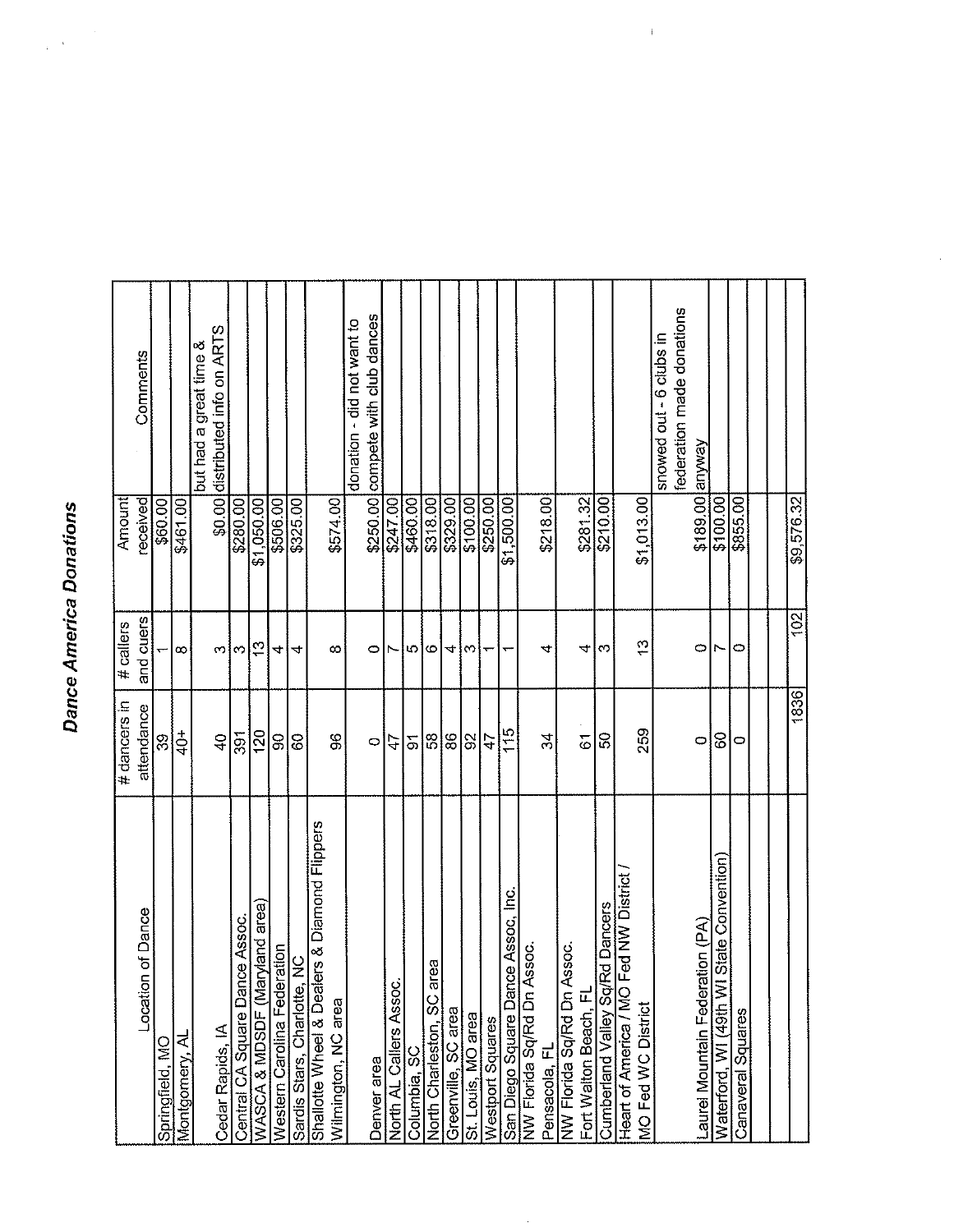### ARTS Governing Board and Officers Actions February 2008 thru June 2008

### ARTS LOG 08-0121-001 (Feb Mtg Attendance)

Action completed as of 01-28-2008 - The purpose of this ARTS LOG was to gather accurate information about the number of sleeping rooms we need to contract for at the February 2008 ARTS meeting in Long Beach, CA on Sunday, February 24, 2008. The result of this ARTS LOG was response that we will be using five rooms for a total of nine room night.

### ARTS LOG 08-02-4-001 (ARTS Email Tree)

Action completed as of 02-04-2008 - The purpose of this ARTS LOG is to provide the ARTS Reps with information relating to an "Email Tree" system which may be developed and adopted by the ARTS to provide an efficient way to communicate with the dance activity. The results of this ARTS LOG was the information was provided by Jim W eber in response to our discussion of the item during the October 2007 ARTS meeting. This item was discussed during the February 2008 ARTS meeting.

### ARTS LOG 08-0227-001 (Org Roundtable - 57 NSDC)

Action completed as of 05-07-2008 - The purpose of this ARTS LOG is to ask the ARTS Board to provide a rep to staff an Organizational Roundtable session at the 57th NSDC. Jim W eber has provided information about the Roundtable.

### ARTS LOG 08-0229-001 (FEB ARTS Mtg - Minutes)

Action completed as of 04-02-2008 - The purpose of this ARTS LOG was for the ARTS Voting reps and ARTS Officers to review Draft 1 - dated February 29, 2008, of the minutes of the February 2008 ARTS meeting held 24 FEB 08. The results of this ARTS LOG was approval of minutes of the February 2008 ARTS meeting.

### ARTS LOG 08-0502-001 (ARTS Mtg Agenda)

 05-22-2008 - The purpose of this ARTS LOG is to request input for the agenda for the June 2008 ARTS meeting. The result of this ARTS LOG was submission of one item for the agenda. Roy Gotta requested we discuss a proposal for the creation of web site dedicated to attracting new dancers.

### ARTS LOG 08-0513-001 (ARTS Tree of Life Brochure)

Action completed as of 05-22-2008 - The purpose of this ARTS LOG was: 1) For the ART Officers to review draft 1 (Attached) of the ARTS 2008 Brochure and 2) Provide comments to Jim Maczko. There were only two responses to the ACTION message (Scott and Jerry). Both of us approved the brochure with changes: 1) The Toll free info - Please move the phone to the right to uncover the text behind the phone and 2) The Inter net comm section - Our style policy is the enter "Email" and "Email" not "E-Mail". The brochure was approved, as noted above, and Jim should begin checking on printing costs.

### ARTS LOG 08-0521-001 (ARTS Grant Program)

Action completed as of 06-15-2008 - The purpose of this ARTS LOG is for the ARTS Reps to review and provide comments regarding the ARTS Grant Program. The purpose of this message is for the ARTS Officers to review and VOTE on the final Draft of the Guidelines and application. The result of this ARTS LOG was approval of the following Motion: MOTION: Be It resolved That: the ARTS Officers approve Draft 8, dated June 2, 2008 of the Grant program Guidelines and Application. The guidelines will be reviewed during the June 2008 ARTS meeting.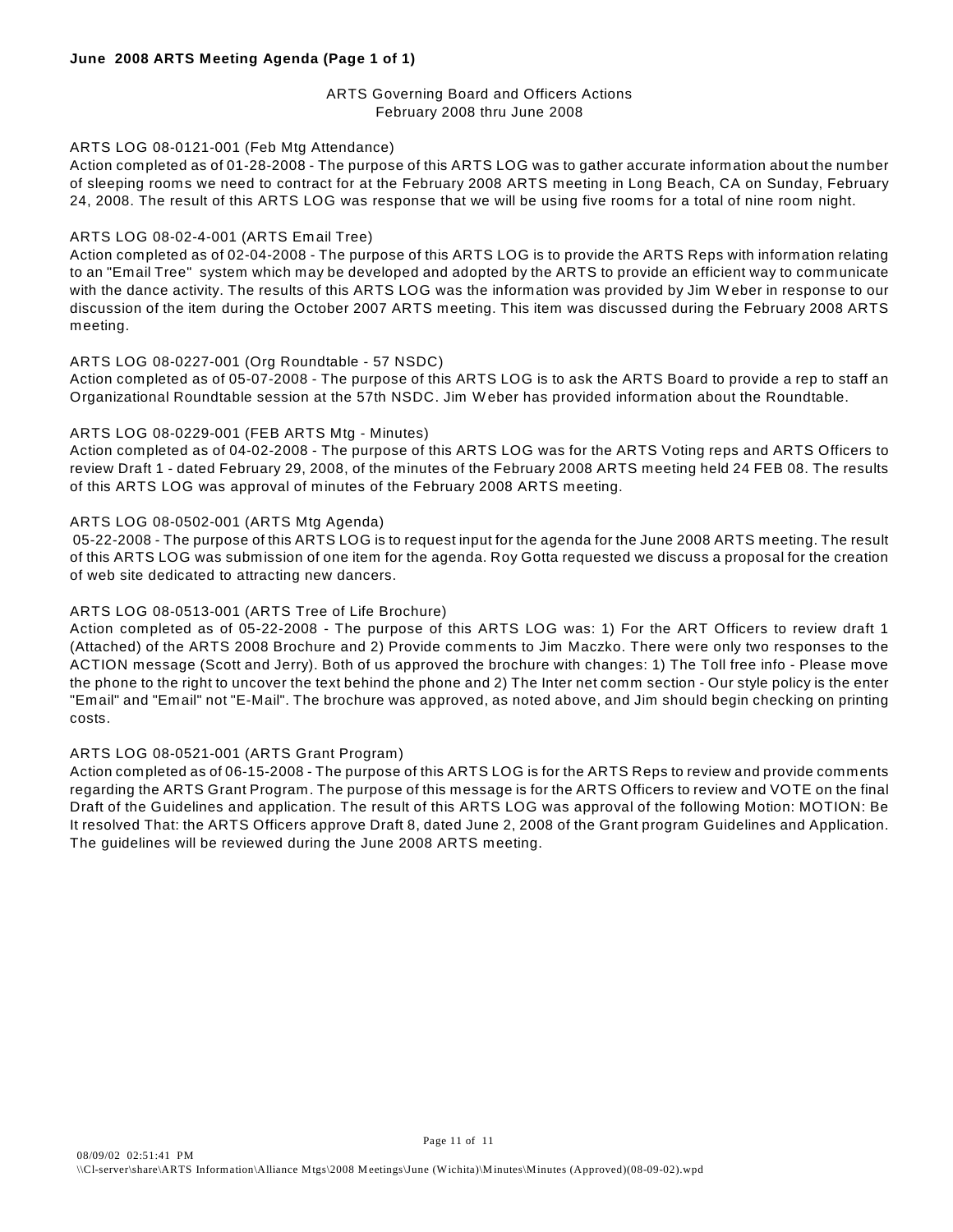Roy & Betsy Gotta 2 Laurel Place North Brunswick, NJ 08902-2812 Ph: 732-249-2086 email: ugottadance@optonline.net www.gottadance.eboard.com

**Contract** 

 $\mathcal{F}(\mathcal{A})$  is a proof of

And the special of the process in application in the constant was in

**Construction Construction** 

and straightform and property of

 $\mathcal{L}^{\text{max}}_{\text{max}}$  and  $\mathcal{L}^{\text{max}}_{\text{max}}$ 

Service State

 $\sim 100$ 

 $\frac{1}{2} \left( \frac{1}{2} \frac{1}{2} \sum_{i=1}^{n} \frac{1}{2} \sum_{i=1}^{n} \frac{1}{2} \sum_{i=1}^{n} \frac{1}{2} \sum_{i=1}^{n} \frac{1}{2} \sum_{i=1}^{n} \frac{1}{2} \sum_{i=1}^{n} \frac{1}{2} \sum_{i=1}^{n} \frac{1}{2} \sum_{i=1}^{n} \frac{1}{2} \sum_{i=1}^{n} \frac{1}{2} \sum_{i=1}^{n} \frac{1}{2} \sum_{i=1}^{n} \frac{1}{2} \sum_{i=1}^{n$ 

 $ATAAL$ 

REQUEST ELEL

OPD tram Roy

### May 15, 2008

 $\mathcal{L}_{\mathcal{A}}$  .

To: Mike Jacobs, Chairman, ARTS John Marshal, Chairman CALLERLAB Gordon Smith, Chairman CONTRALAB John McKinstry, Chairman, IAGSDC Harry & Pat Nelson, President, NEC Herman & Pat Meyer, President, NSDCA  $\mathcal{L}(\mathcal{L}^{(1)})$  and  $\mathcal{L}^{(2)}$ Kristine & Bruce Nelson, Chairman, ROUNDALAB Eileen Okolowicz, President, SSDUSA Kay & Jim Rogers, President, USA West Si & Marilyn Kittle, President, USDA

Re: Video Proposal

The initial idea for this project came to me while driving home from one of my round dance classes. I was thinking of putting something on the bulletin board of the hall I rent and how to adequately describe the activity. I thought what a great thing it would be if I could refer people to an Internet link that would show them exactly what it is. I have a web site, but it does not have the capability to show video clips. I can however link to other sites that would show video clips.

 $\label{eq:2.1} \mathcal{L}(\mathbf{z}^{\prime}) = \mathcal{L}(\mathbf{z}^{\prime}) = \mathcal{L}(\mathbf{z}^{\prime}) = \mathcal{L}(\mathbf{z}^{\prime}) = \mathcal{L}(\mathbf{z}^{\prime})$ 

I then thought, why not do this right, include all aspects of our dance activity, and create professionally done video clips to showcase the various forms of our chosen means of recreation. Initially, I thought that each video clip could then be used on the various web sites of the individual organizations as video explanations of the different forms of dance.

I met with the President of Custom Video Productions, of Red Bank, NJ, and he took me to the next level. Why not create a web site dedicated to attracting people to our activity. It would be a 24/7 interactive web address to expose millions of people worldwide to our vision.

The main points of the project would be as follows:

•Establish a dedicated web site, something like "Recreational Dancing.org"

•Create professional, upbeat videos for each segment of our activity.

\*each video  $2 - 4$  minutes long after editing and voiceovers.

\*separate segments for Modern Western Square Dancing, Round Dancing, Contra

Dancing, Youth Square Dancing, and Gay Square Dancing.

\*The viewer wouldn't just get a web site, but get an experience.

• After viewers enter the web site, they click on the form of dance they are interested in. If they want more information, there will be drop down menus asking for what state, province, or country they hail from. They will then be referred to other web sites and personal contact phone numbers.